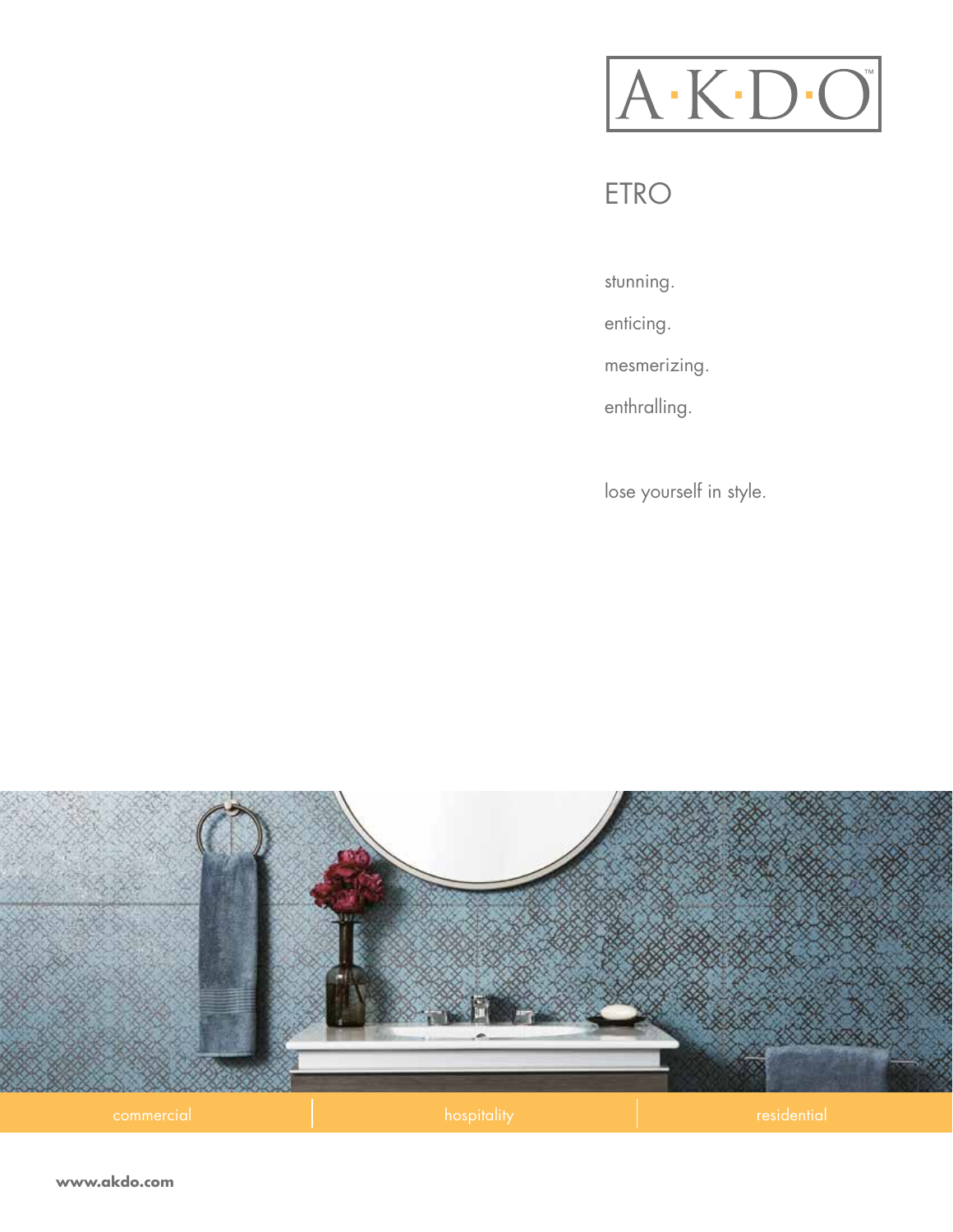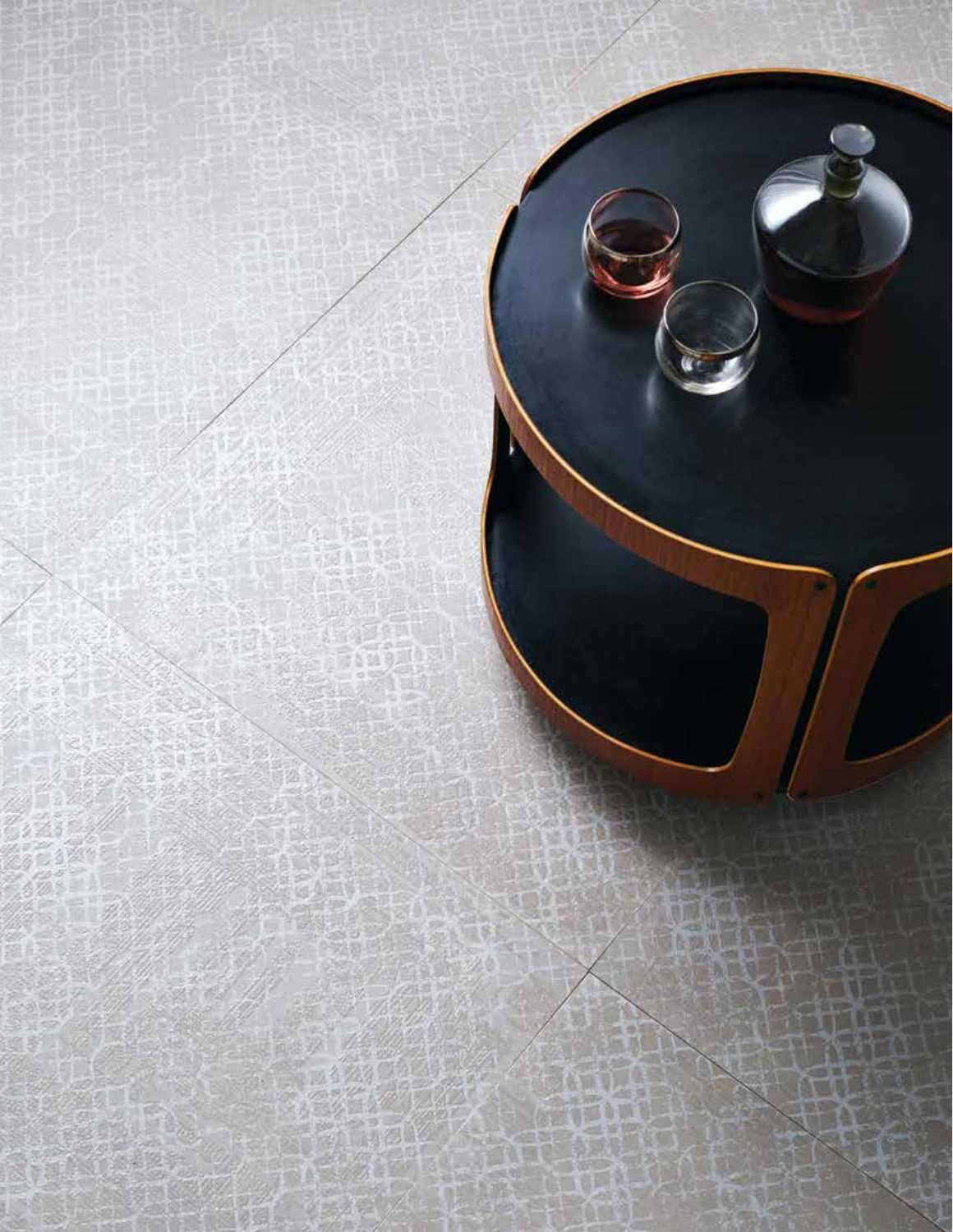

24"x 24" Soft Beige PO1988–242400



24"x 24" Matt Cobalto PO1980–242400



24"x 24" Matt Yellow PO1987–242400



24"x 24" Soft Grey PO1989–242400



24"x 24" Matt Nut PO1981–242400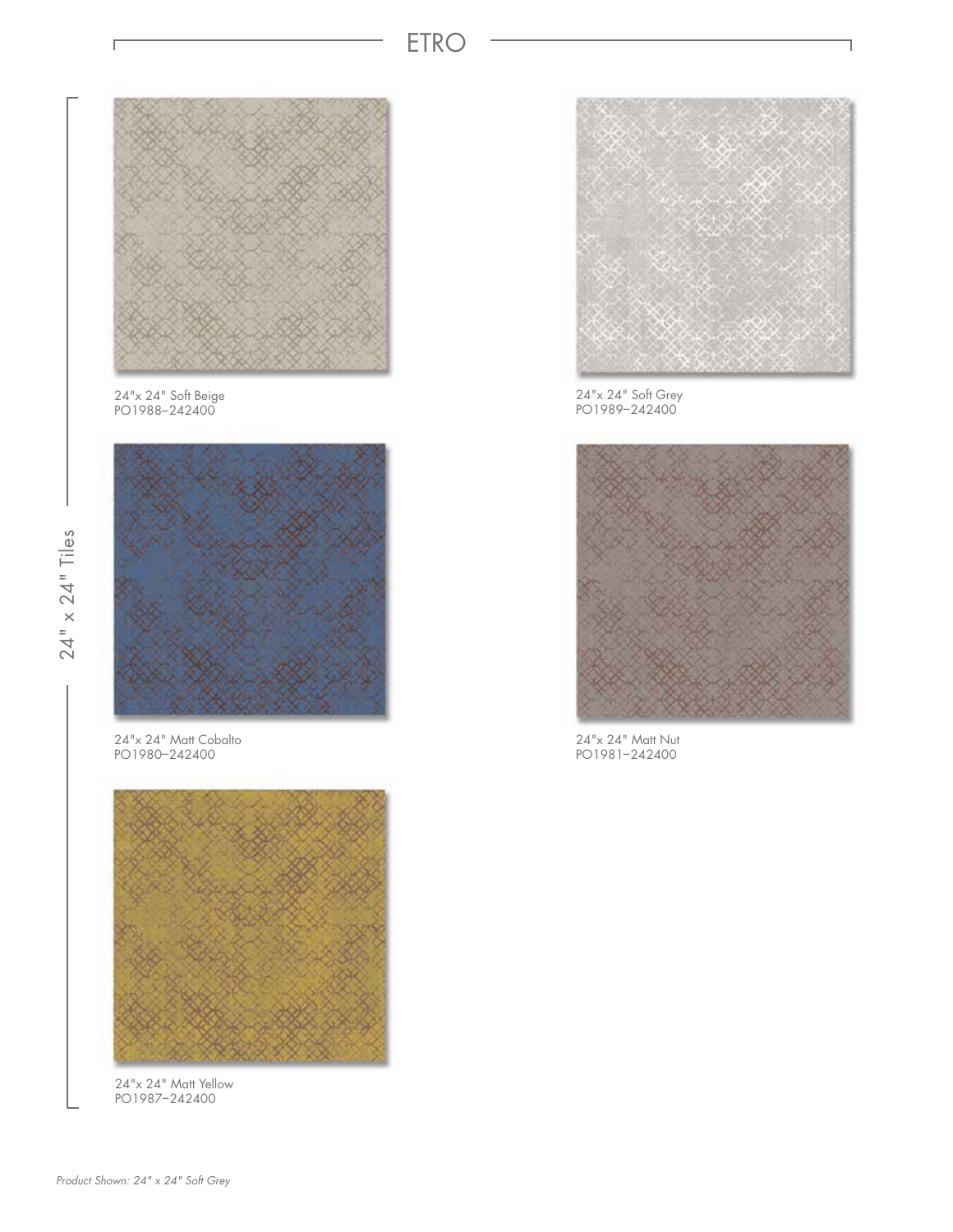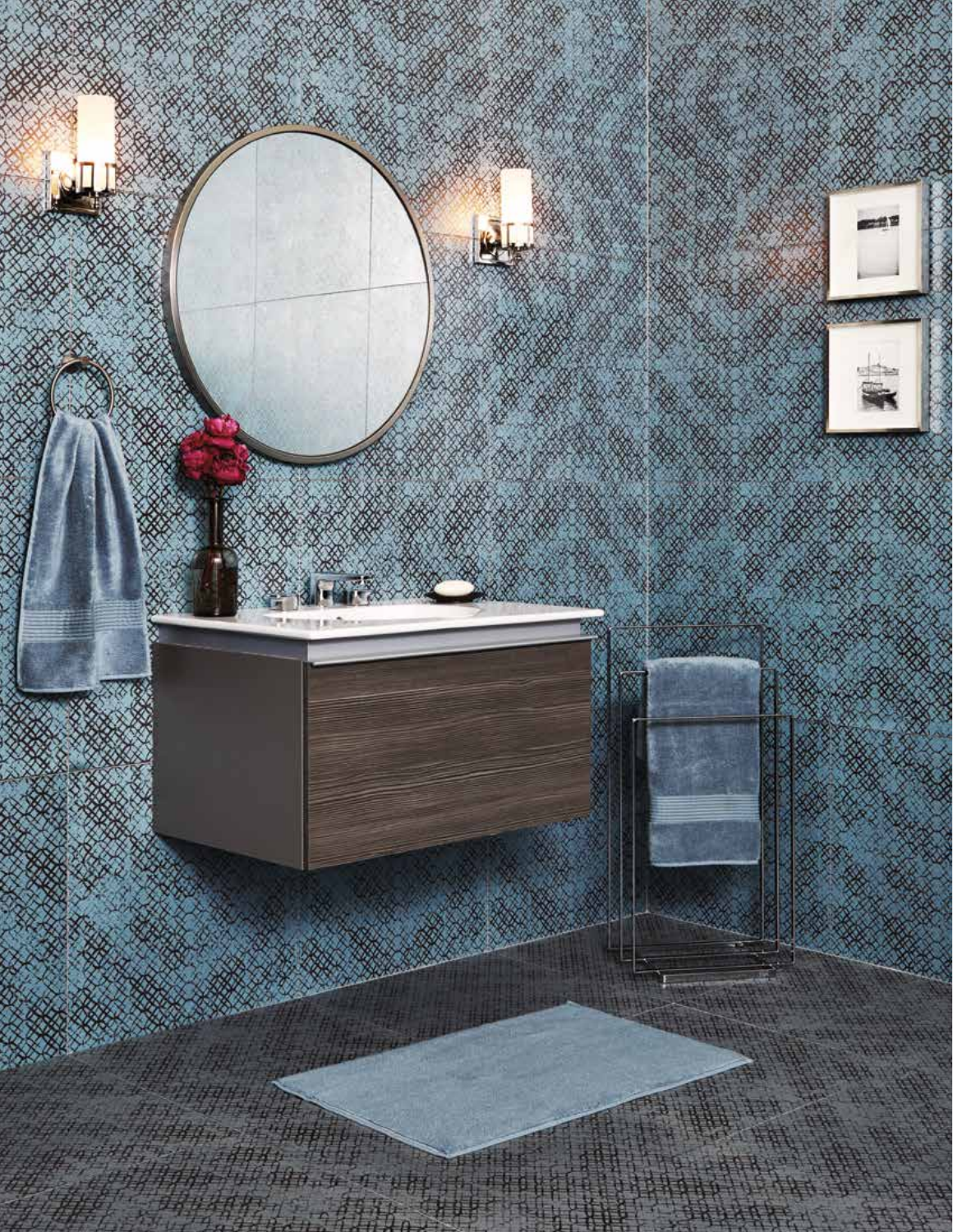## ETRO



24"x 24" Metal Blue PO1982–242400



24"x 24" Metal Celeste PO1984–242400



24"x 24" Metal Red PO1986–242400



24"x 24" Metal Brown PO1983–242400



24"x 24" Metal Grey PO1985–242400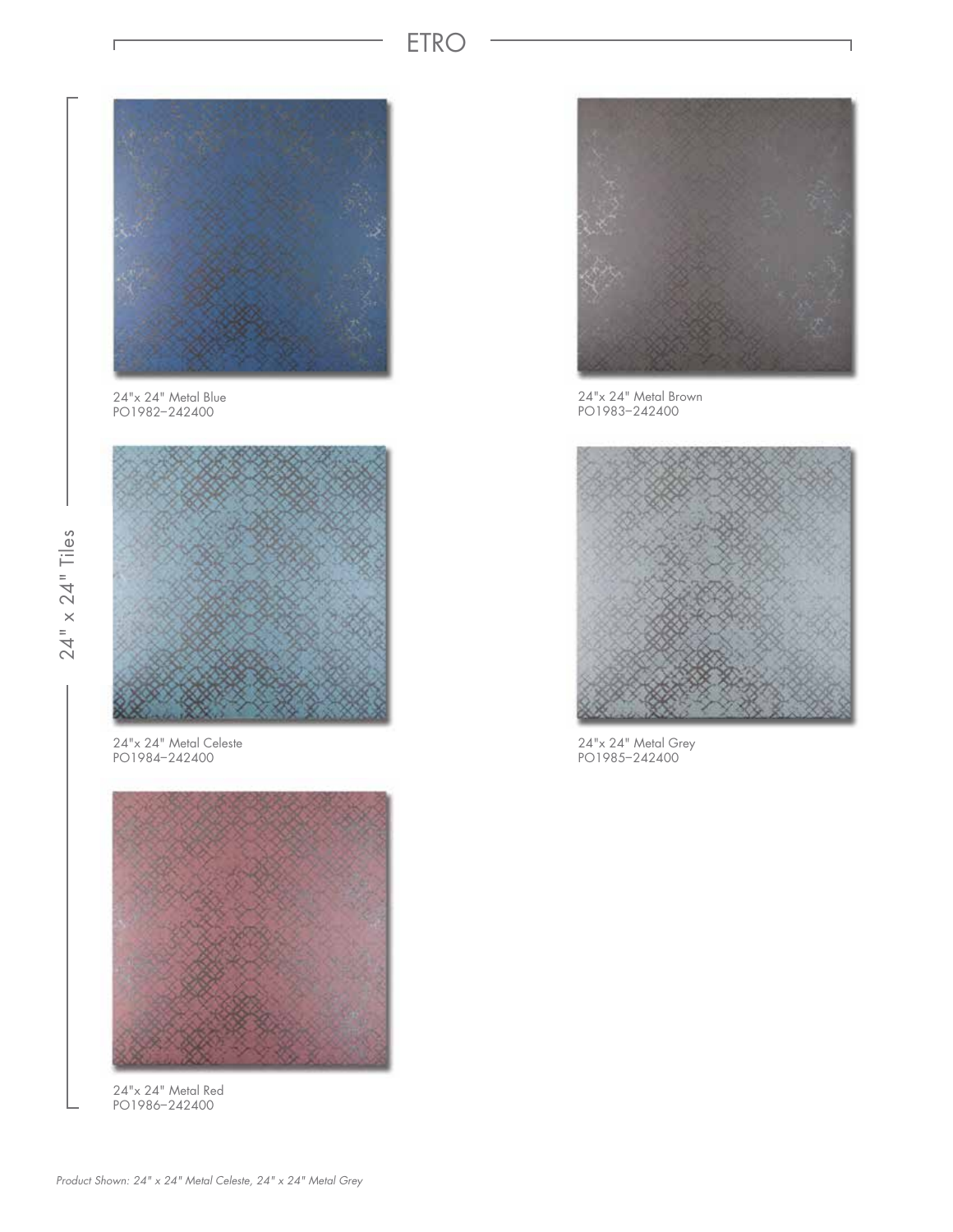

Hexagon Mix 1 Soft Beige, Matt Nut, Matt Yellow PO1988–ESAG00



Hexagon Mix 2 Soft Grey, Soft Beige, Matt Cobalto PO1989–ESAG00



Hexagon Mix 3 Metal Celeste, Metal Grey, Metal Blue PO1984–ESAG00



Hexagon Mix 4 Metal Red, Metal Grey, Metal Brown PO1986–ESAG00



8" x 8" Metal Blue PO1982–080800



8" x 8" Soft Beige PO1988–080800



8" x 8" Soft Grey

8" x 8" Metal Brown PO1983–080800



PO1980–080800



8" x 8" Matt Cobalto





8" x 8" Metal Celeste PO1984–080800





8" x 8" Matt Nut PO1981–080800



8" x 8" Metal Grey PO1985–080800



8" x 8" Matt Yellow PO1987–080800



8"x 8" Metal Red PO1986–080800





8" x 24" Metal Red PO1986–082400



8" x 24" Metal Brown PO1983–082400



8" x 24" Matt Nut PO1981–082400

 $8" \times 24"$  Tiles

 $\times$  24"

 $\overline{8}$ 

Tiles

 $\frac{1}{\infty}$  $\times$  $\equiv$  $\infty$ 

 $\frac{1}{\sqrt{2}}$ 



8" x 24" Soft Beige PO1988–082400



8" x 24" Metal Celeste PO1984–082400



PO1985–082400

8" x 24" Metal Blue PO1982–082400



8" x 24" Matt Cobalto PO1980–082400





8" x 24" Soft Grey PO1989–082400

8" x 24" Matt Yellow PO1987–082400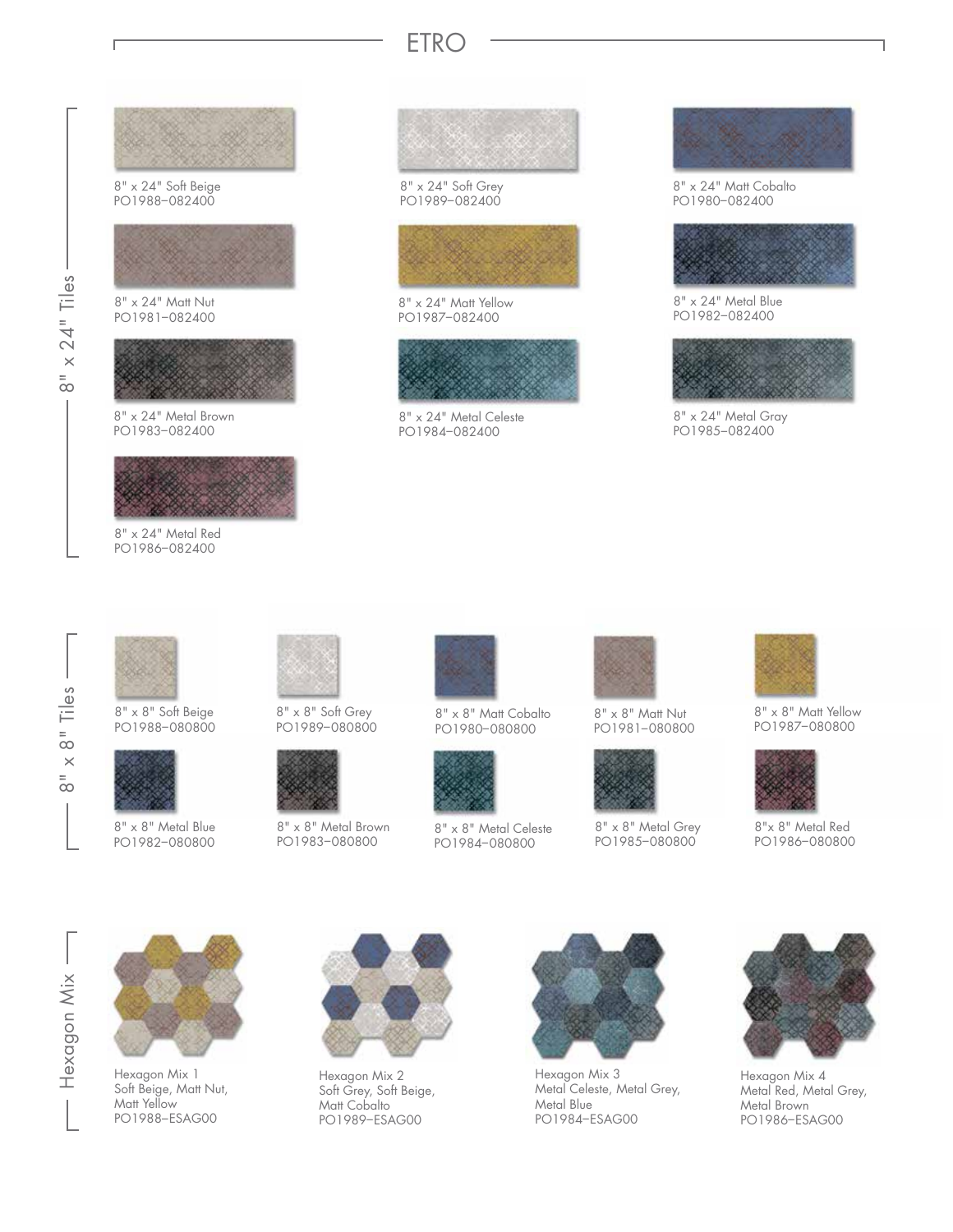## FLOOR & WALL COVERING TECHNICAL FEATURES

| PHYSICAL PROPERTIES                |                  |                                                                                     |  |
|------------------------------------|------------------|-------------------------------------------------------------------------------------|--|
| <b>WATER ABSORPTION</b>            | ISO 10545.3      | ≤ $0.5%$                                                                            |  |
| <b>BENDING STRENGTH</b>            | ISO 10545.4      | >35N/mm <sup>2</sup>                                                                |  |
| <b>SKID RESISTANCE</b>             | <b>DIN 51130</b> | $MATR$ & SOFT = R9<br>$META = R10$<br>METAL DCOF BOT 3000<br>ANSI A 137.1:2012>0.42 |  |
| <b>RESISTANCE TO ABRASION</b>      | ISO 10545.7      | MATT & METAL = CLASS 3 PEI 750 GIRI<br>$SOFT = CLASS 4 PEI 6.000 GIRI$              |  |
| <b>RESISTANCE TO THERMAL SHOCK</b> | ISO 10545.9      | <b>RESISTANT</b>                                                                    |  |
| <b>RESISTANCE TO FROST</b>         | ISO 10545.12     | <b>RESISTANT</b>                                                                    |  |
| <b>CHEMICAL PROPERTIES</b>         |                  |                                                                                     |  |
| <b>RESISTANCE TO STAINS</b>        | ISO 10545-14     | CLASS <sub>5</sub>                                                                  |  |
| <b>RESISTANCE TO CHEMICALS</b>     | 1SO 10545.13     | ETRO MATT & SOFT = GA GLA GHA<br>$ETRO METAL = GA GLB$                              |  |

## TILE CONVERSION CHART

| <b>PROFILE</b>      | <b>UNIT</b> | <b>FIELD</b> |  |
|---------------------|-------------|--------------|--|
| $8'' \times 8''$    | piece       | $0.43$ sqft  |  |
| $8'' \times 24''$   | piece       | $1.292$ sqft |  |
| $124'' \times 24''$ | piece       | $3.875$ sqft |  |
| Hexagon Mix         | piece       | $1.05$ sqft  |  |